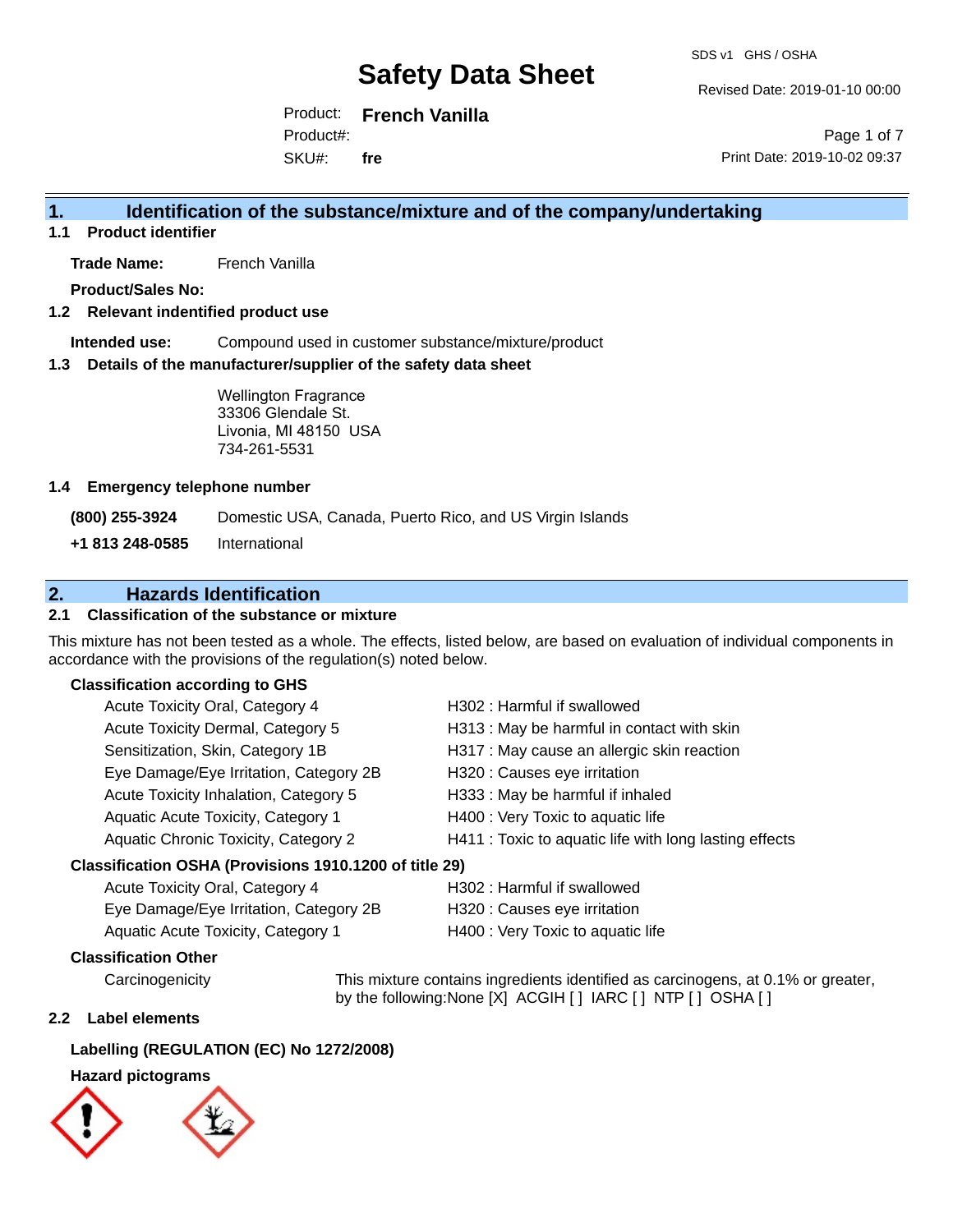#### Product: **French Vanilla**

SKU#: Product#: **fre** Revised Date: 2019-01-10 00:00

Page 2 of 7 Print Date: 2019-10-02 09:37

| <b>Signal Word: Warning</b>     |                                                                                                                                  |
|---------------------------------|----------------------------------------------------------------------------------------------------------------------------------|
| <b>Hazard statments</b>         |                                                                                                                                  |
| H302                            | Harmful if swallowed                                                                                                             |
| H <sub>3</sub> 13               | May be harmful in contact with skin                                                                                              |
| H317                            | May cause an allergic skin reaction                                                                                              |
| H320                            | Causes eye irritation                                                                                                            |
| H333                            | May be harmful if inhaled                                                                                                        |
| H400                            | Very Toxic to aquatic life                                                                                                       |
| H411                            | Toxic to aquatic life with long lasting effects                                                                                  |
| <b>Precautionary Statements</b> |                                                                                                                                  |
| <b>Prevention:</b>              |                                                                                                                                  |
| P <sub>264</sub>                | Wash hands thoroughly after handling                                                                                             |
| P270                            | Do not eat, drink or smoke when using this product                                                                               |
| P272                            | Contaminated work clothing should not be allowed out of the workplace                                                            |
| P273                            | Avoid release to the environment                                                                                                 |
| <b>Response:</b>                |                                                                                                                                  |
| P301 + P312 + P330              | IF SWALLOWED: Call a POISON CENTER or doctor/physician if you feel unwell Rinse<br>mouth                                         |
| $P302 + P352$                   | IF ON SKIN: Wash with soap and water                                                                                             |
| $P304 + P312$                   | IF INHALED: Call a POISON CENTER or doctor/physician if you feel unwell                                                          |
| $P305 + P351 + P338$            | IF IN EYES: Rinse cautiously with water for several minutes Remove contact lenses if<br>present and easy to do. continue rinsing |
| $P333 + P313$                   | If skin irritation or a rash occurs: Get medical advice/attention                                                                |
| $P337 + P313$                   | If eye irritation persists: Get medical advice/attention                                                                         |
| P363                            | Wash contaminated clothing before reuse                                                                                          |
| P391                            | <b>Collect Spillage</b>                                                                                                          |

#### **2.3 Other Hazards**

#### **no data available**

## **3. Composition/Information on Ingredients**

### **3.1 Mixtures**

This product is a complex mixture of ingredients, which contains among others the following substance(s), presenting a health or environmental hazard within the meaning of the UN Globally Harmonized System of Classification and Labeling of Chemicals (GHS):

| CAS#<br>Ingredient     | EC#                            | Conc.<br>Range | <b>GHS Classification</b> |
|------------------------|--------------------------------|----------------|---------------------------|
| 120-51-4               | 204-402-9                      | $70 - 80 %$    | H302; H313; H400; H411    |
| <b>Benzyl Benzoate</b> |                                |                |                           |
| 121-32-4               | 204-464-7                      | $10 - 20 %$    | H303; H320; H402          |
|                        | 3-Ethoxy-4-hydroxybenzaldehyde |                |                           |
| 120-57-0               | 204-409-7                      | $2 - 5\%$      | H303; H317; H401          |
| Heliotropine           |                                |                |                           |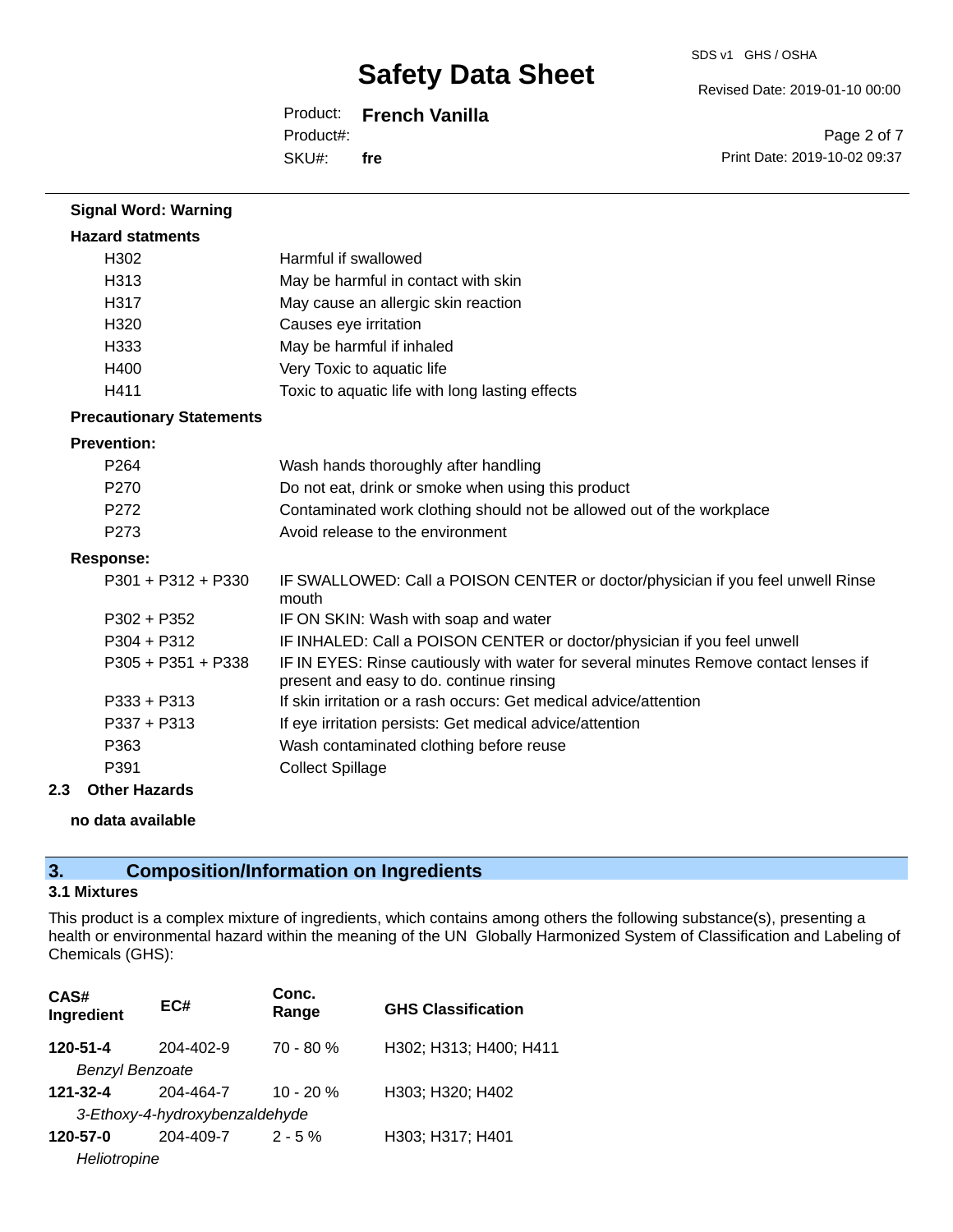#### Revised Date: 2019-01-10 00:00

## Product: **French Vanilla**

SKU#: Product#: **fre**

Page 3 of 7 Print Date: 2019-10-02 09:37

| CAS#<br>Ingredient                                                                          | EC#                                                      | Conc.<br>Range | <b>GHS Classification</b> |
|---------------------------------------------------------------------------------------------|----------------------------------------------------------|----------------|---------------------------|
| 4940-11-8                                                                                   | 225-582-5                                                | $2 - 5%$       | H302; H401                |
| <b>Ethyl Maltol</b>                                                                         |                                                          |                |                           |
| 104-50-7                                                                                    | 203-208-1                                                | $1 - 2 \%$     | H <sub>303</sub>          |
|                                                                                             | gamma-Octalactone                                        |                |                           |
| 128-37-0                                                                                    | 204-881-4                                                | $1 - 2 \%$     | H316; H400; H410          |
|                                                                                             | <b>Butylated hydroxytoluene</b>                          |                |                           |
|                                                                                             | See Section 16 for full text of GHS classification codes |                |                           |
| See Section 16 for full text of GHS classification codes which where not shown in section 2 |                                                          |                |                           |
|                                                                                             | Total Hydrocarbon Content $(\% w/w) = 0.00$              |                |                           |
|                                                                                             |                                                          |                |                           |
|                                                                                             | <b>First Aid Measures</b>                                |                |                           |
| 4.1                                                                                         | <b>Description of first aid measures</b>                 |                |                           |
|                                                                                             |                                                          |                |                           |

| Inhalation:                                                                       | Remove from exposure site to fresh air and keep at rest.<br>Obtain medical advice.                            |  |
|-----------------------------------------------------------------------------------|---------------------------------------------------------------------------------------------------------------|--|
| <b>Eye Exposure:</b>                                                              | Flush immediately with water for at least 15 minutes.<br>Contact physician if symptoms persist.               |  |
| <b>Skin Exposure:</b>                                                             | Remove contaminated clothes. Wash thoroughly with water (and soap).<br>Contact physician if symptoms persist. |  |
| Ingestion:                                                                        | Rinse mouth with water and obtain medical advice.                                                             |  |
| Most important symptoms and effects, both acute and delayed<br>4.2                |                                                                                                               |  |
| <b>Symptoms:</b>                                                                  | no data available                                                                                             |  |
| <b>Risks:</b>                                                                     | Refer to Section 2.2 "Hazard Statements"                                                                      |  |
| Indication of any immediate medical attention and special treatment needed<br>4.3 |                                                                                                               |  |
| <b>Treatment:</b>                                                                 | Refer to Section 2.2 "Response"                                                                               |  |
| 5.<br><b>Fire-Fighting measures</b>                                               |                                                                                                               |  |
| <b>Extinguishing media</b><br>5.1                                                 |                                                                                                               |  |
| Suitable:                                                                         | Carbon dioxide (CO2), Dry chemical, Foam                                                                      |  |
| Unsuitable                                                                        | Do not use a direct water jet on burning material                                                             |  |
| Special hazards arising from the substance or mixture<br>5.2                      |                                                                                                               |  |
| <b>During fire fighting:</b>                                                      | Water may be ineffective                                                                                      |  |
| <b>Advice for firefighters</b><br>5.3                                             |                                                                                                               |  |
| <b>Further information:</b>                                                       | Standard procedure for chemical fires                                                                         |  |
|                                                                                   |                                                                                                               |  |

# **6. Calcidental Release Measures**<br>**6.1 Personal precautions, protective equipm**

## **6.1 Personal precautions, protective equipment and emergency procedures**

Avoid inhalation and contact with skin and eyes. A self-contained breathing apparatus is recommended in case of a major spill.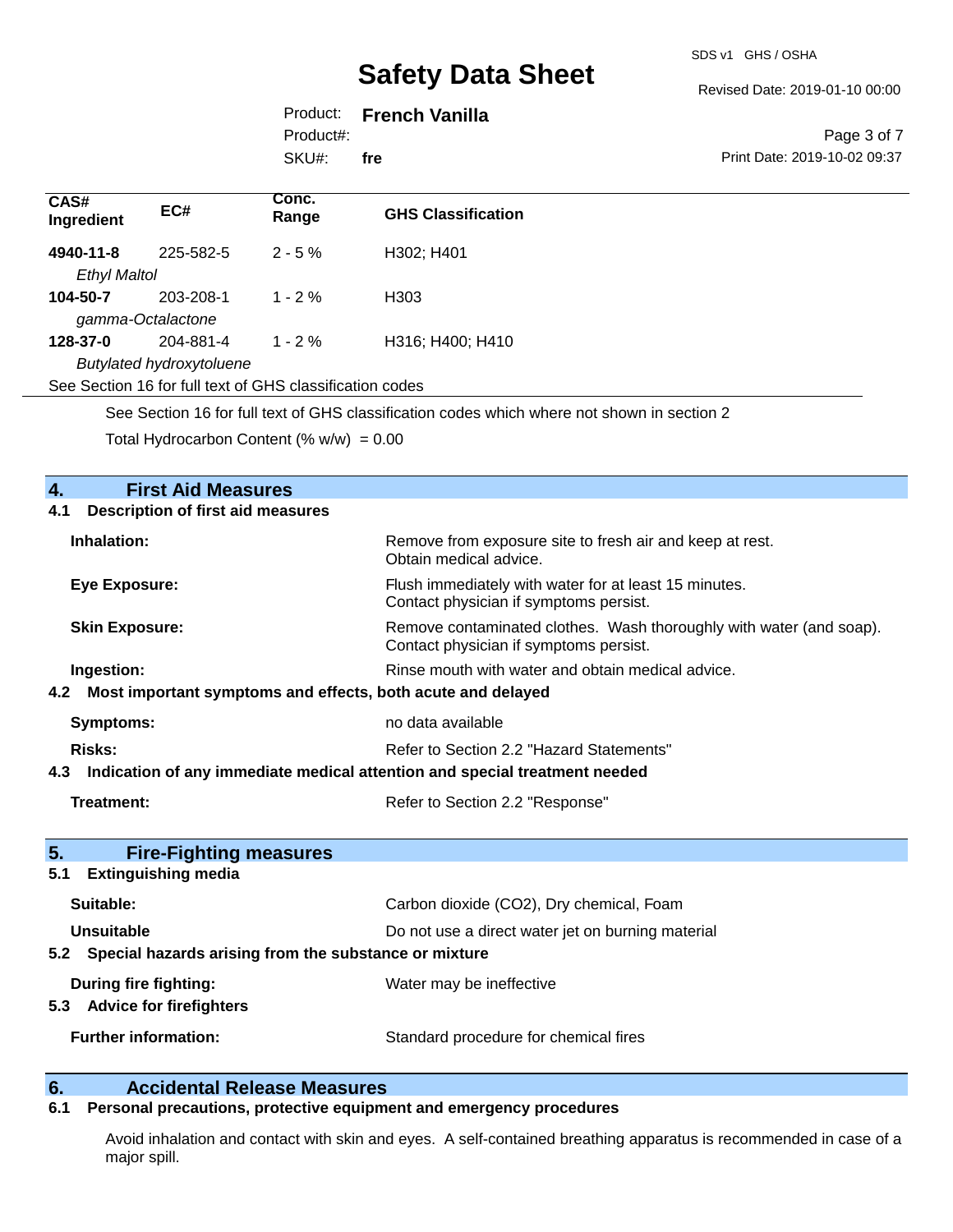#### Revised Date: 2019-01-10 00:00

#### Product: **French Vanilla** SKU#: Product#: **fre**

Page 4 of 7 Print Date: 2019-10-02 09:37

#### **6.2 Environmental precautions**

Keep away from drains, soil, and surface and groundwater.

### **6.3 Methods and materials for containment and cleaning up**

Clean up spillage promptly. Remove ignition sources. Provide adequate ventilation. Avoid excessive inhalation of vapors. Gross spillages should be contained by use of sand or inert powder and disposed of according to the local regulations.

#### **6.4 Reference to other sections**

Not Applicable

### **7. Handling and Storage**

#### **7.1 Precautions for safe handling**

Apply according to good manufacturing and industrial hygiene practices with proper ventilation. Do not drink, eat or smoke while handling. Respect good personal hygiene.

#### **7.2 Conditions for safe storage, including any incompatibilities**

Store in a cool, dry and ventilated area away from heat sources and protected from light in tightly closed original container. Avoid uncoated metal container. Keep air contact to a minimum.

#### **7.3 Specific end uses**

No information available

### **8. Exposure Controls/Personal Protection**

#### **8.1 Control parameters**

| <b>Exposure Limits:</b><br><b>Component</b> |  |                              | ACGIH | ACGIH | OSHA | OSHA                              |
|---------------------------------------------|--|------------------------------|-------|-------|------|-----------------------------------|
|                                             |  |                              |       |       |      | TWA ppm STEL ppm TWA ppm STEL ppm |
| 128-37-0<br><b>Butylated hydroxytoluene</b> |  |                              |       |       |      |                                   |
| <b>Engineering Controls:</b>                |  | Use local exhaust as needed. |       |       |      |                                   |

#### **8.2 Exposure controls - Personal protective equipment**

| Eye protection:                | Tightly sealed goggles, face shield, or safety glasses with brow guards and side shields, etc.<br>as may be appropriate for the exposure |
|--------------------------------|------------------------------------------------------------------------------------------------------------------------------------------|
| <b>Respiratory protection:</b> | Avoid excessive inhalation of concentrated vapors. Apply local ventilation where appropriate.                                            |
| <b>Skin protection:</b>        | Avoid Skin contact. Use chemically resistant gloves as needed.                                                                           |

#### **9. Physical and Chemical Properties**

#### **9.1 Information on basic physical and chemical properties**

| Appearance:            | Liquid                             |
|------------------------|------------------------------------|
| Odor:                  | Conforms to Standard               |
| Color:                 | Colorless to Nearly Colorless (G0) |
| <b>Viscosity:</b>      | Liquid                             |
| <b>Freezing Point:</b> | Not determined                     |
| <b>Boiling Point:</b>  | Not determined                     |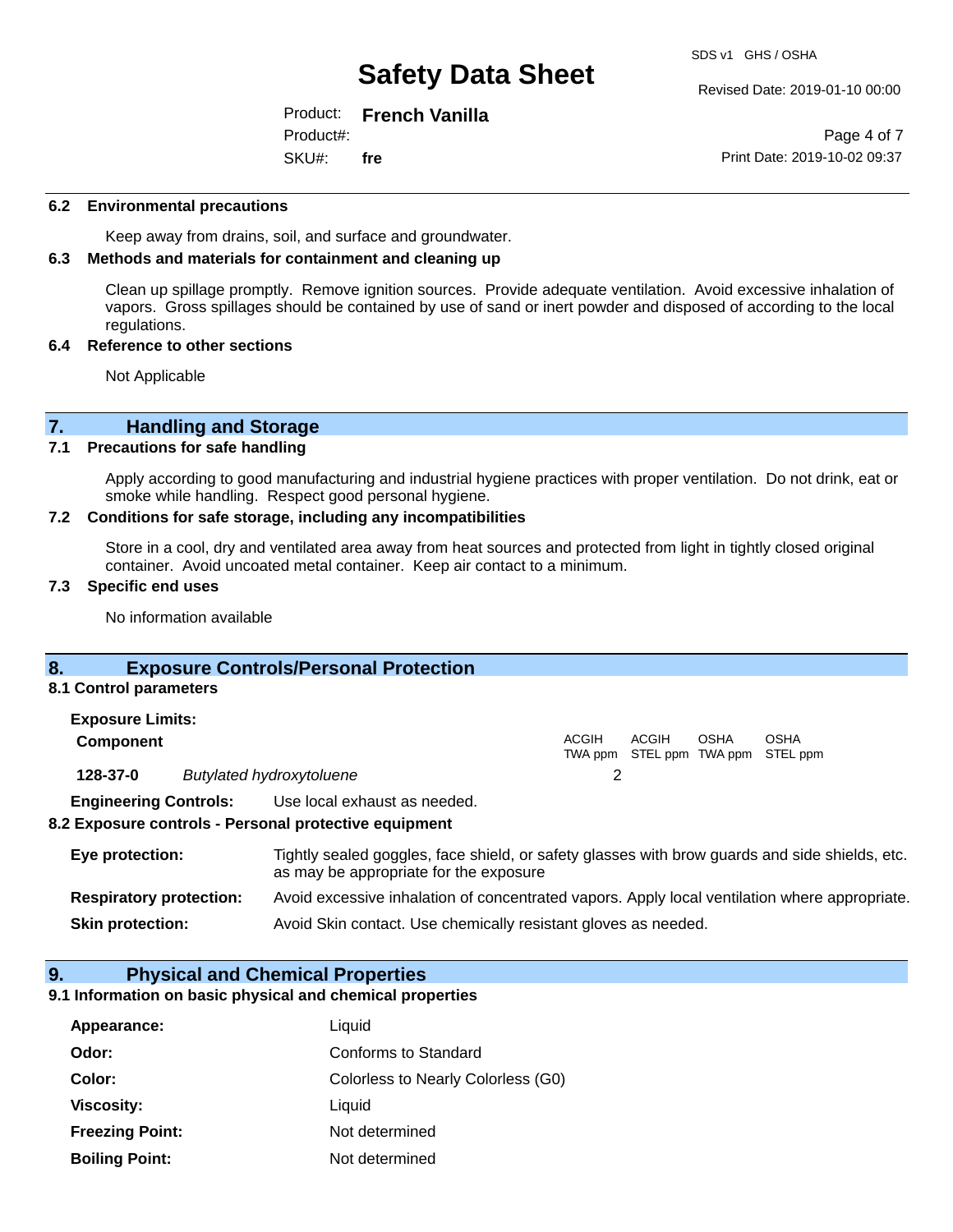Revised Date: 2019-01-10 00:00

|           | Product: French Vanilla |
|-----------|-------------------------|
| Product#: |                         |
| SKU#:     | fre                     |

Page 5 of 7 Print Date: 2019-10-02 09:37

| <b>Melting Point:</b>        | Not determined     |
|------------------------------|--------------------|
|                              |                    |
| <b>Flashpoint (CCCFP):</b>   | $>200$ F (93.33 C) |
| <b>Auto flammability:</b>    | Not determined     |
| <b>Explosive Properties:</b> | None Expected      |
| <b>Oxidizing properties:</b> | None Expected      |
| Vapor Pressure (mmHg@20 C):  | 0.0012             |
| %VOC:                        | 0.00               |
| Specific Gravity @ 25 C:     | 1.1260             |
| Density @ 25 C:              | 1.1230             |
| Refractive Index @ 20 C:     | 1.5660             |

## **10. Stability and Reactivity**

**Soluble in:** Oil

| <b>10.1 Reactivity</b>                  | None                                               |
|-----------------------------------------|----------------------------------------------------|
| <b>10.2 Chemical stability</b>          | Stable                                             |
| 10.3 Possibility of hazardous reactions | None known                                         |
| <b>10.4 Conditions to avoid</b>         | None known                                         |
| 10.5 Incompatible materials             | Strong oxidizing agents, strong acids, and alkalis |
| 10.6 Hazardous decomposition products   | None known                                         |

## **11. Toxicological Information**

### **11.1 Toxicological Effects**

Acute Toxicity Estimates (ATEs) based on the individual Ingredient Toxicity Data utilizing the "Additivity Formula"

| Acute toxicity - Oral - (Rat) mg/kg                | (LD50: 1647.4464) Harmful if swallowed                   |
|----------------------------------------------------|----------------------------------------------------------|
| Acute toxicity - Dermal - (Rabbit) mg/kg           | (LD50: 4347.8260) May be harmful in contact with skin    |
| Acute toxicity - Inhalation - (Rat) mg/L/4hr       | (LD50: 342.8179) May be harmful if inhaled               |
| <b>Skin corrosion / irritation</b>                 | May be harmful if inhaled                                |
| Serious eye damage / irritation                    | Causes eye irritation                                    |
| <b>Respiratory sensitization</b>                   | Not classified - the classification criteria are not met |
| <b>Skin sensitization</b>                          | May cause an allergic skin reaction                      |
| <b>Germ cell mutagenicity</b>                      | Not classified - the classification criteria are not met |
| Carcinogenicity                                    | Not classified - the classification criteria are not met |
| <b>Reproductive toxicity</b>                       | Not classified - the classification criteria are not met |
| Specific target organ toxicity - single exposure   | Not classified - the classification criteria are not met |
| Specific target organ toxicity - repeated exposure | Not classified - the classification criteria are not met |
| <b>Aspiration hazard</b>                           | Not classified - the classification criteria are not met |
|                                                    |                                                          |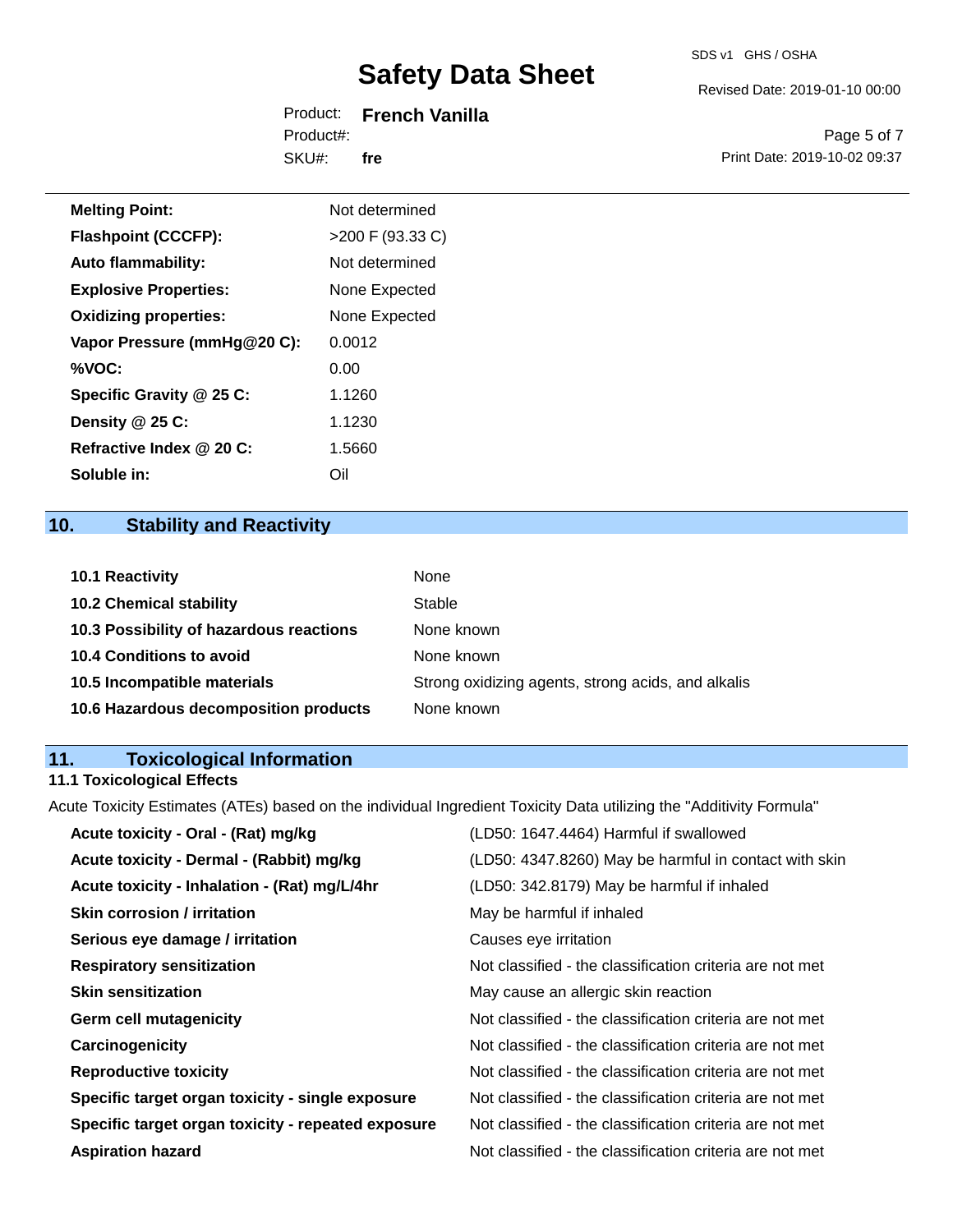SDS v1 GHS / OSHA

Revised Date: 2019-01-10 00:00

Product: **French Vanilla** SKU#: Product#: **fre**

Page 6 of 7 Print Date: 2019-10-02 09:37

| 12.<br><b>Ecological Information</b> |                                                 |
|--------------------------------------|-------------------------------------------------|
| <b>12.1 Toxicity</b>                 |                                                 |
| <b>Acute acquatic toxicity</b>       | Very Toxic to aquatic life                      |
| <b>Chronic acquatic toxicity</b>     | Toxic to aquatic life with long lasting effects |
| <b>Toxicity Data on soil</b>         | no data available                               |
| <b>Toxicity on other organisms</b>   | no data available                               |
| 12.2 Persistence and degradability   | no data available                               |
| 12.3 Bioaccumulative potential       | no data available                               |
| 12.4 Mobility in soil                | no data available                               |
| 12.5 Other adverse effects           | no data available                               |
|                                      |                                                 |

## **13. Disposal Conditions**

#### **13.1 Waste treatment methods**

Do not allow product to reach sewage systems. Dispose of in accordance with all local and national regulations. Send to a licensed waste management company.The product should not be allowed to enter drains, water courses or the soil. Do not contaminate ponds, waterways or ditches with chemical or used container.

## **14. Transport Information**

| <b>Marine Pollutant</b>                                       | Yes. Ingredient of greatest environmental impact:<br>120-51-4 : (70 - 80 %) : Benzyl Benzoate |              |                                     |                 |               |
|---------------------------------------------------------------|-----------------------------------------------------------------------------------------------|--------------|-------------------------------------|-----------------|---------------|
| <b>Regulator</b>                                              |                                                                                               | <b>Class</b> | <b>Pack Group</b>                   | <b>Sub Risk</b> | UN-nr.        |
| U.S. DOT (Non-Bulk)                                           |                                                                                               |              | Not Regulated - Not Dangerous Goods |                 |               |
| <b>Chemicals NOI</b>                                          |                                                                                               |              |                                     |                 |               |
| <b>ADR/RID (International Road/Rail)</b>                      |                                                                                               |              |                                     |                 |               |
| <b>Environmentally Hazardous</b><br>Substance, Liquid, n.o.s. |                                                                                               | 9            | Ш                                   |                 | <b>UN3082</b> |
| <b>IATA (Air Cargo)</b>                                       |                                                                                               |              |                                     |                 |               |
| <b>Environmentally Hazardous</b><br>Substance, Liquid, n.o.s. |                                                                                               | 9            | Ш                                   |                 | <b>UN3082</b> |
| <b>IMDG (Sea)</b>                                             |                                                                                               |              |                                     |                 |               |
| <b>Environmentally Hazardous</b><br>Substance, Liquid, n.o.s. |                                                                                               | 9            | Ш                                   |                 | <b>UN3082</b> |

| 15.<br><b>Regulatory Information</b>      |                                                              |
|-------------------------------------------|--------------------------------------------------------------|
| <b>U.S. Federal Regulations</b>           |                                                              |
| <b>TSCA (Toxic Substance Control Act)</b> | All components of the substance/mixture are listed or exempt |
| 40 CFR(EPCRA, SARA, CERCLA and CAA)       | This product contains NO components of concern.              |
| <b>U.S. State Regulations</b>             |                                                              |
| <b>California Proposition 65 Warning</b>  | No Warning required                                          |